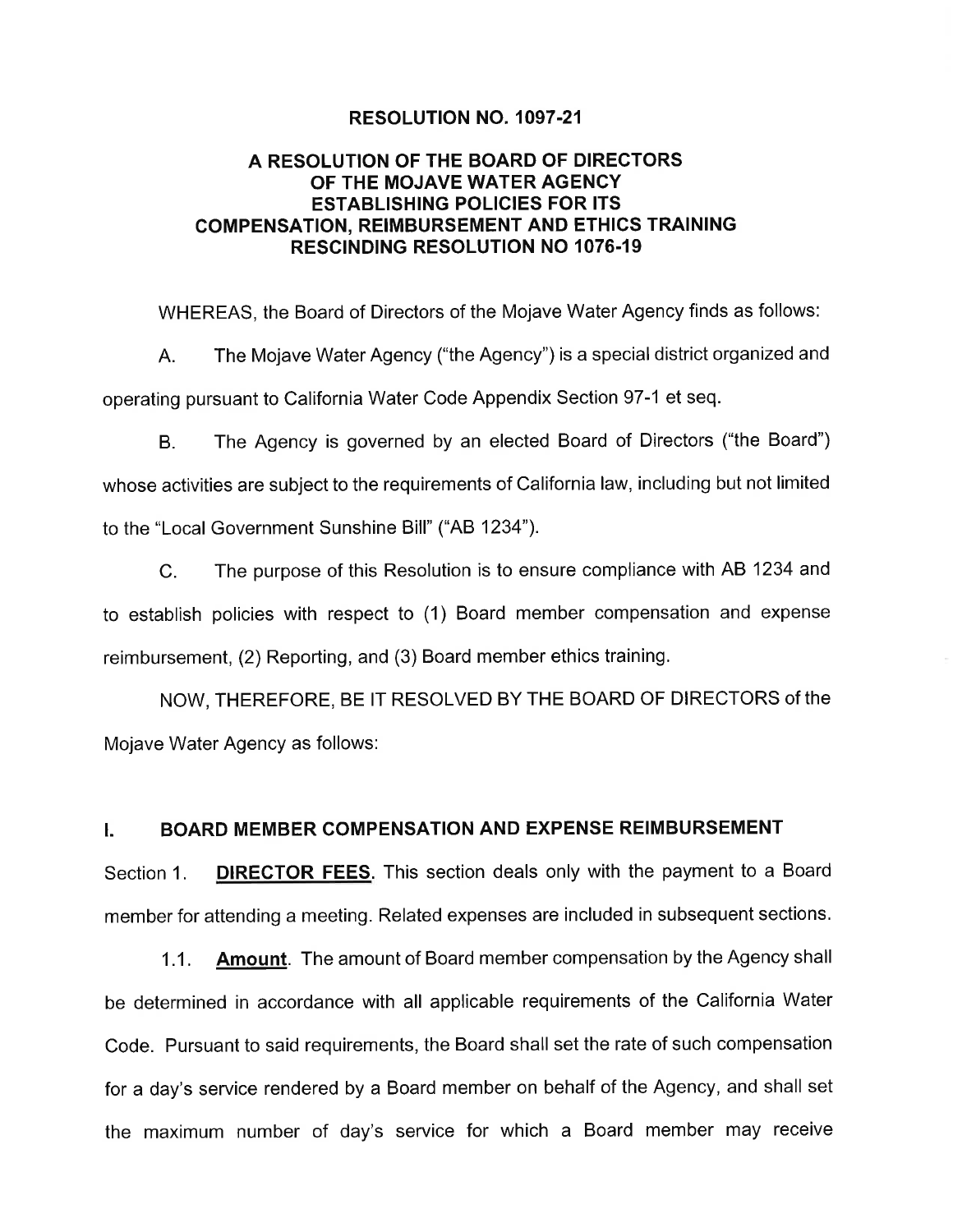compensation each month from the Agency. The current rate is \$188.55 for a day's service.

#### 1.2. Dav's Service

1.2.1. Meetings. For purposes of determining eligibility for compensation of Board members, the term "day's service" is defined as attendance or participation of a Board member, either in person or by confirmed conference call or other electronic means, at a meeting with one or more other parties for the performance of official duties on behalf of the Agency. A meeting is defined as any meeting that falls under Categories A or B in the attached Exhibit "1".

1.2.1.1. Cateqory A Meetinqs. Meetings under Category A are deemed to be preauthorized for in person attendance and pre-approved for payment. Participating as a voting member via conference call or other electronic means is only approved for payment if properly noticed and consistent with the Ralph M. Brown Act, Government Code Section 54953.

1.2.1.2. Category B Meetings. Meetings and/or events falling under Category B are deemed to be attended by Board Members as a non-sitting member of the Committee/Commission that participate either in person or via conference call or other electronic means (and verified as such) not requiring Board pre-authorization, however is not deemed approved for payment until approved by the Board. Category B meetings will be submitted to the Board of Directors at the next regular Board meeting, at which time the Board will consider approval thereof through the Consent Calendar. Any meeting which the Board of Directors later deems non-payable will be deducted from the next reimbursement check for that Director. This applies only to the per diem amount. Expenses for attendance will be covered under the Expense Reimbursement Allowance (Section 2 below).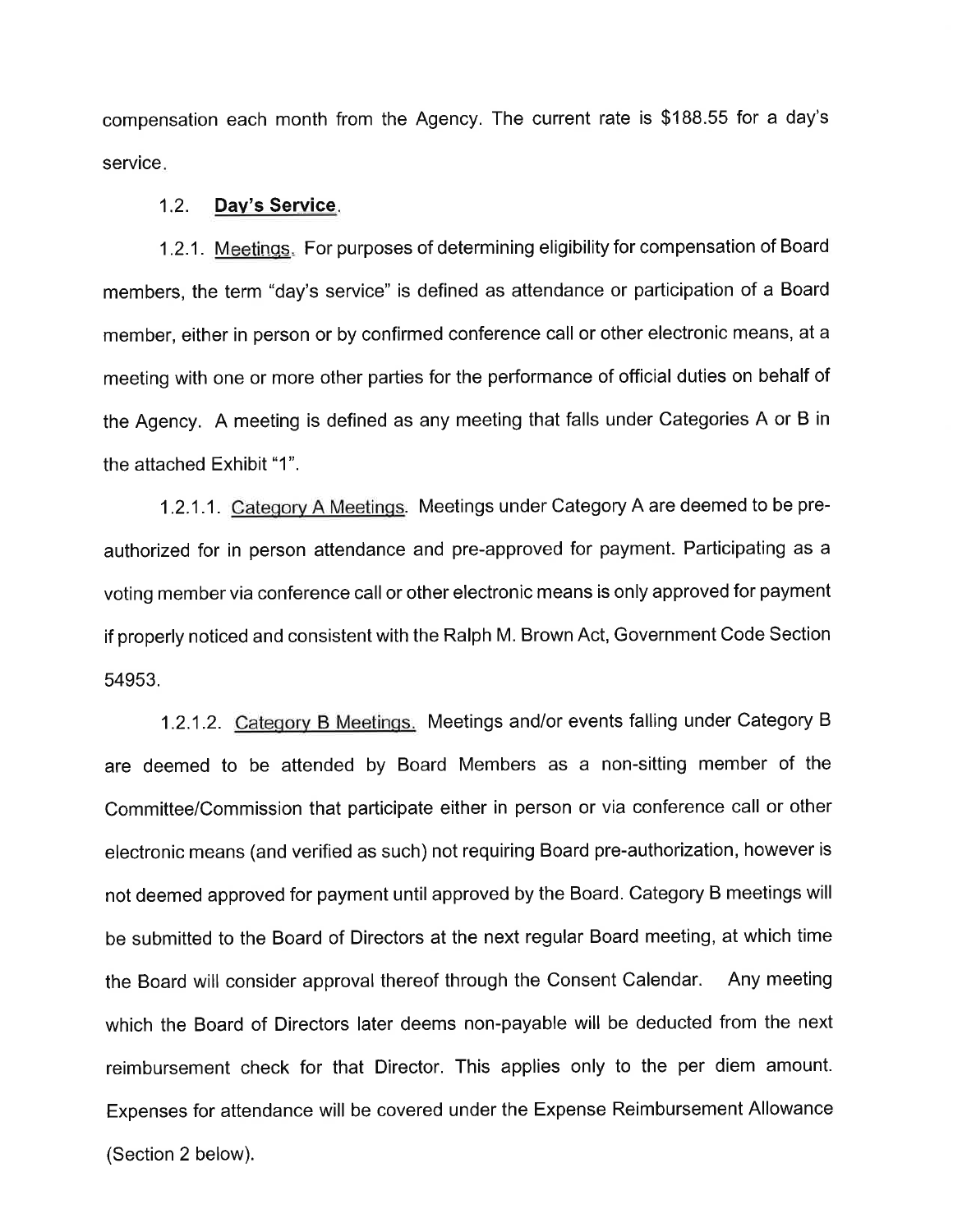1.2.1.3. Meetings Not Listed. Meetings not listed are not deemed preauthorized or pre-approved. A request for attendance at a conference or meeting not listed in Exhibit "1" is to be submitted to Agency staff for pre-approval by the Board of Directors through the Consent Calendar as long as time permits; however, if this is not possible, the request for payment for attendance will be made at the next Board meeting. Any meeting or conference which the Board of Directors later deems non-payable will be deducted from the next reimbursement check for that Director. This applies only to the per diem amount. Expenses for attendance will be covered under the Expense Reimbursement Allowance (Section 2 below).

1.2.2. Daily Limitation. If a Board member attends or participates in multiple meetings in a single day, the Board member shall be eligible for compensation for only one meeting on that day, not to exceed a maximum of ten (10) meetings per month pursuant to California Water Code Section 20202.

## Section 2. EXPENSE REIMBURSEMENT ALLOWANCE.

2.1. Eligible Expenses. The Agency shall reimburse Board members for costs incurred related to attendance or participation at approved meetings as defined in Exhibit 1 of this Resolution, as provided herein. Expenses eligible for reimbursement shall be limited to (1) registration or tuition costs, or other charges for participation at the meeting; (2) transportation to and from conferences, including airfare, car rental, or mileage for use of a Board member's own automobile for travel to conferences, and other miscellaneous transportation costs (shuttle, taxi, parking, etc.); (3) lodging at the single-room rate; and (4) reasonable costs of meals, not including alcohol.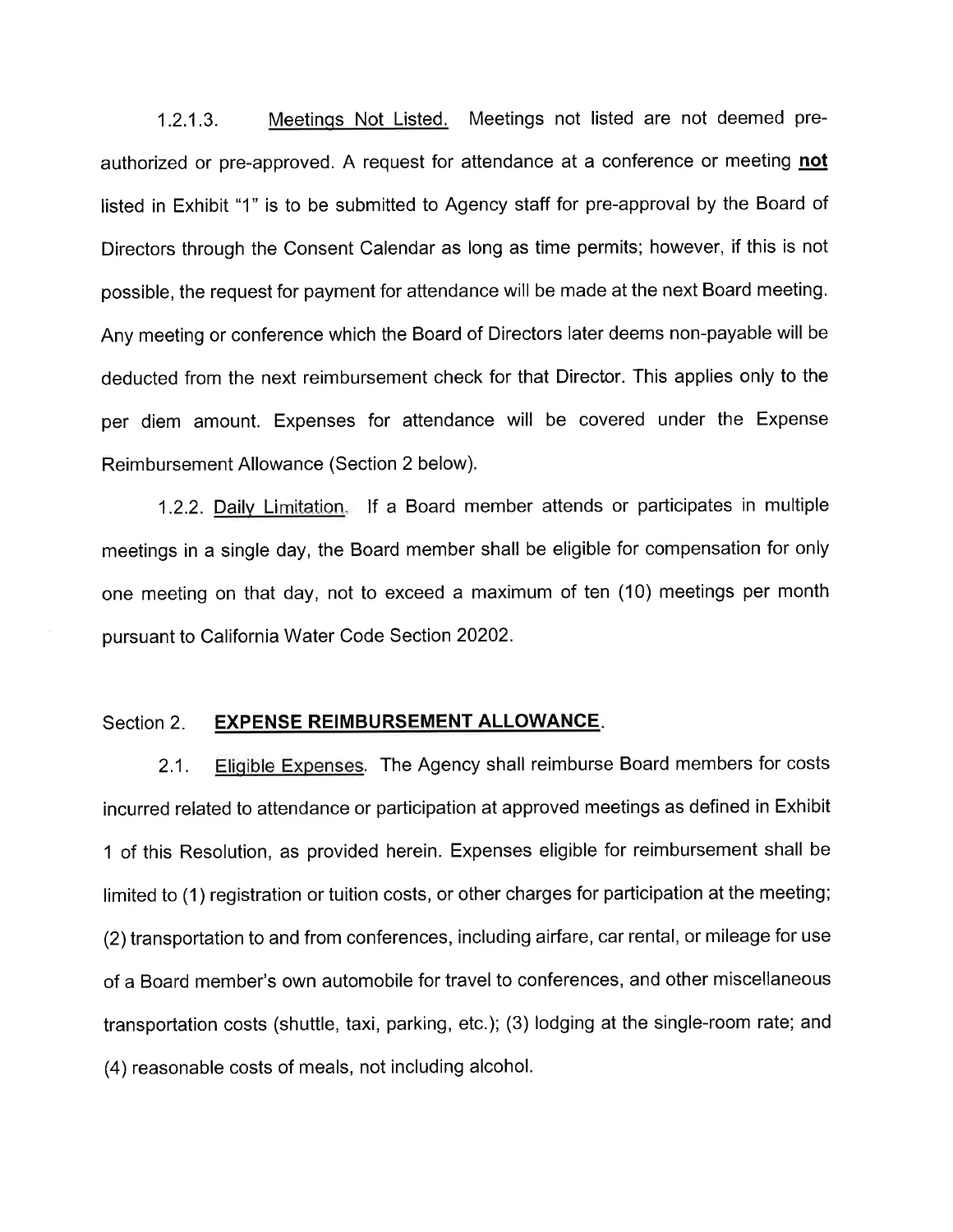2.1.1. Rates.

2.1.1.1. Registration, Tuition, and Meeting Charges. The Agency reimbursement rate for registration or tuition costs, or other charges for participation at a meeting, shall be the actual amount incurred, not to exceed the maximum rate published by the conference or activity sponsor for timely registration after applying all applicable deductions for any available discounts.

2.1 .1 .2. Transportation.

(a) Members of the Board must use government and group rates offered by a provider of transportation services for travel when available. lf such rates are not available, the Agency reimbursement rate for Board member transportation shall be the actual amount incurred (except for airfare, which shall not exceed the cost of round-trip coach airfare  $-$  see Section 2.1.1.2.c).

(b) The Agency reimbursement rate for mileage by use of a Board member's own vehicle for travel to a conference shall be calculated on the basis of total miles driven for Agency purposes at the rate specified in the lnternal Revenue Code in effect at the time of the vehicle usage. See Section 3 for all other mileage reimbursements.

(c) Travel to conferences or seminars where air travel is available may be reimbursable through a mileage rate should the Board member choose to drive their own vehicles; however, the total reimbursable amount for mileage may not exceed the cost of round trip coach airfare.

(d) The Agency reimbursement rate for vehicle parking by a Board member shall be the actual amount incurred.

2.1.1.3. Lodging. Members of the Board must use government and group rates offered by a provider of lodging services when available. lf the lodging is in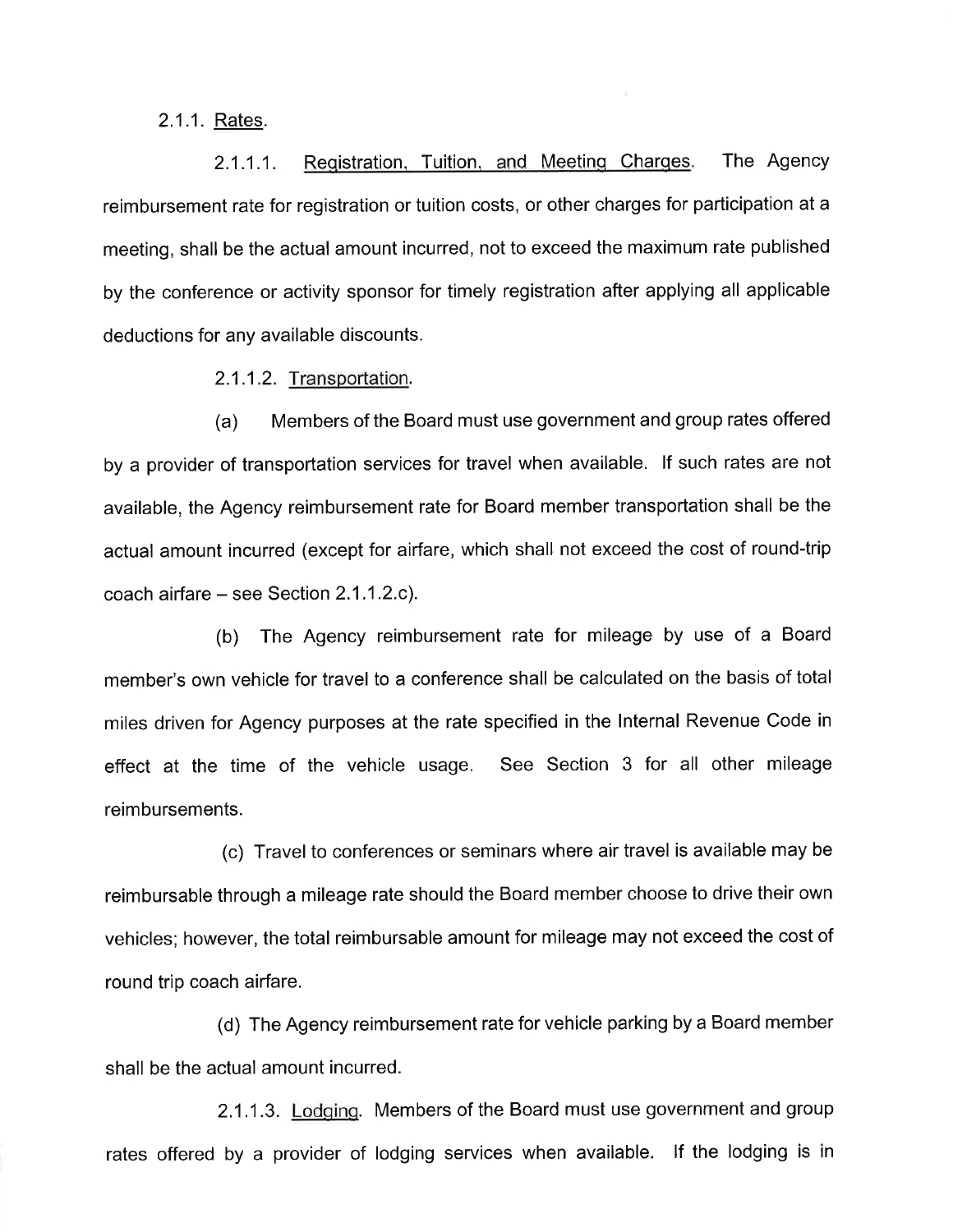connection with an accepted conference or organized educational activity, lodging costs must not exceed the maximum group rate published by the conference or activity sponsor, provided that lodging at the group rate is available to the member of the Board at the time of booking. lf a government or group rate is not available, the Agency reimbursement rate for Board member lodging shall be the actual amount incurred, not to exceed the rate for comparable lodging.

2.1.1.4. Other. The following are allowable reimbursements for expenses related to the performance of duties as a Board member:

- Telephone charges for non-local, long distance calls
- . Memberships and dues. Memberships may include but not be limited to Chambers of Commerce, Rotary and professional organizations.
- . Subscriptions. Subscriptions may include but not be limited to local newspapers and water-related publications.
- Agency reimbursement of all other actual and necessary expenses incurred by a Board member shall be computed using the applicable lnternal Revenue Service rates for reimbursement as established in Publication 463, or any successor publication. All expenses that do not fall within this reimbursement policy or the lnternal Revenue Service reimbursable rates, as provided above, shall be approved by the Board in a public meeting before the expense is incurred.

2.2. lneliqible Expenses. Board members shall not be eligible for Agency reimbursement of any expenses incurred by any person traveling or attending a meeting as a guest of the Board member. No Board member shall be eligible for Agency reimbursement of any expenses for personal services not related to Agency business.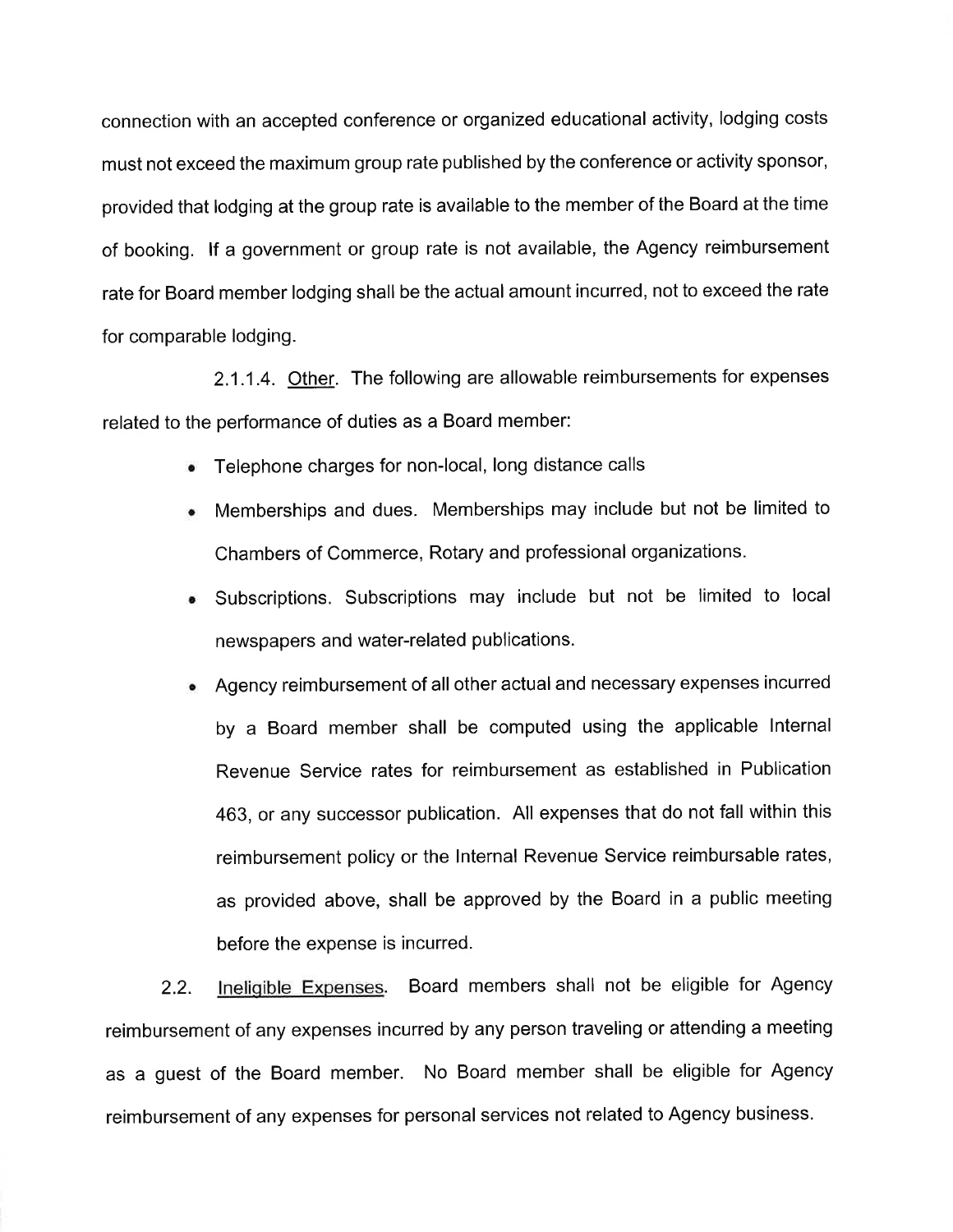2.3 Limits. A pool of funds established through the annual budget process will be available for expenses related to attendance by Board members at major conferences, meetings, and seminars, to be identified in the budget as "Directors expenses". The intent is for no individual Board member to exceed one-seventh of the monies established in this pool account, specific circumstances notwithstanding.

## Section 3. MILEAGE REIMBURSEMENT.

3.1 Allowable Charqes. Except for travel to a conference or for Legislative Travel, mileage will be paid through the Agency-wide mileage reimbursement budget and will not be reported as a monthly Board member expense. The Agency reimbursement rate for mileage by use of a Board member's own vehicle for travel to a conference shall be calculated on the basis of total miles driven for Agency purposes at the rate specified in the lnternal Revenue Code in effect at the time of the vehicle usage.

## Section 4. LEGISLATIVE TRAVEL.

4.1 Purpose. The purpose of this pool of funds is to provide funds for the Chair of the Legal Legislative & Public lnformation Committee and the Board President, or their designee, to meet with State and Federal Representatives or attend meetings relevant for legislation affecting the Agency. ln addition, the funds are available for a Board member elected as the Region 9 Board of the Association of California Water Agencies (ACWA). Other Board members may be designated to utilize these funds upon prior Board approval.

4.2 Allowable Charqes. Expenses allowed under Expense Reimbursement Allowance in Section 2 above shall be chargeable against these funds. The Expense Form shall identify when the travel is for legislative purposes.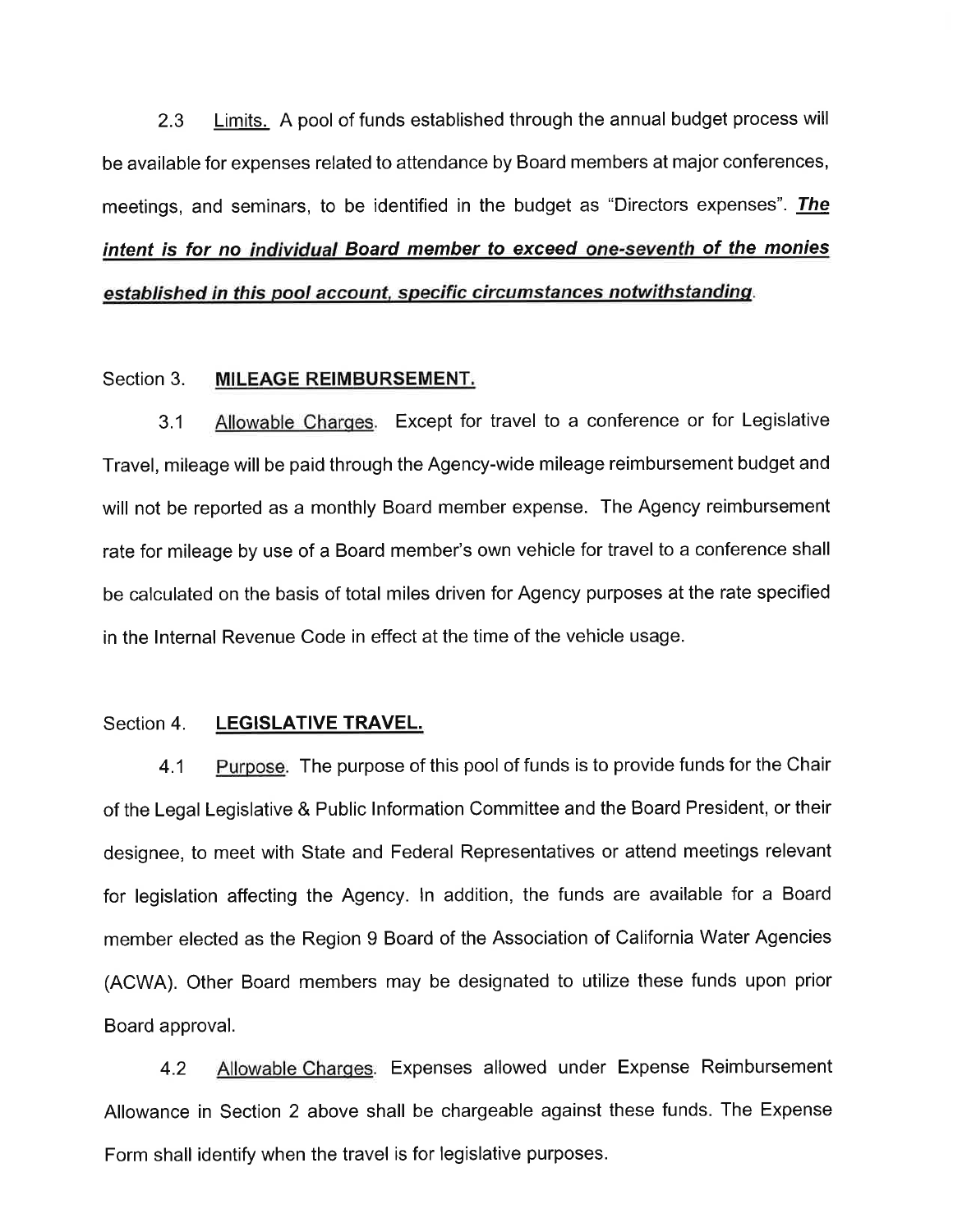4.3 Limits. A pool of funds will be established through the annual budget process. This amount is not reported as a monthly Board member expense but rather as a lump sum amount on the monthly Board member expense report.

#### Section 5. BENEFITS PACKAGE.

\_The Agency provides a benefits package to Agency employees. The Board will receive comparable benefits afforded to employees. The amounts allocated to the available options in the package may be amended in accordance with the requirements under the IRS code. Changes to health insurance may only take place according to the health insurers' policy.

## II. REPORTING

Section 1. EXPENSE FORMS. The Agency shall provide expense report forms to be filed by the members of the Board for reimbursement for actual and necessary expenses incurred on behalf of the Agency in the performance of official duties. The expense reports shall document that expenses meet the policy reflected in this Resolution for expenditure of public resources. ln order for a Board member to receive compensation for attendance or participation at the meetings, or for reimbursement of out-of-pocket expenses, the Board member is to submit to the Agency's Accounting Department a payment request on the appropriate form provided in order to be considered for reimbursement. All reimbursement requests for the end of year (July 1<sup>st</sup> through June  $30<sup>th</sup>$ ) should be turned in by July 15<sup>th</sup>. The expense report shall be accompanied by receipts documenting each expense. lf the reimbursement requests listed by the Board member on said form satisfy the provisions of the policy set forth herein as relates to Category A expenses, then the Agency's General Manager is hereby authorized to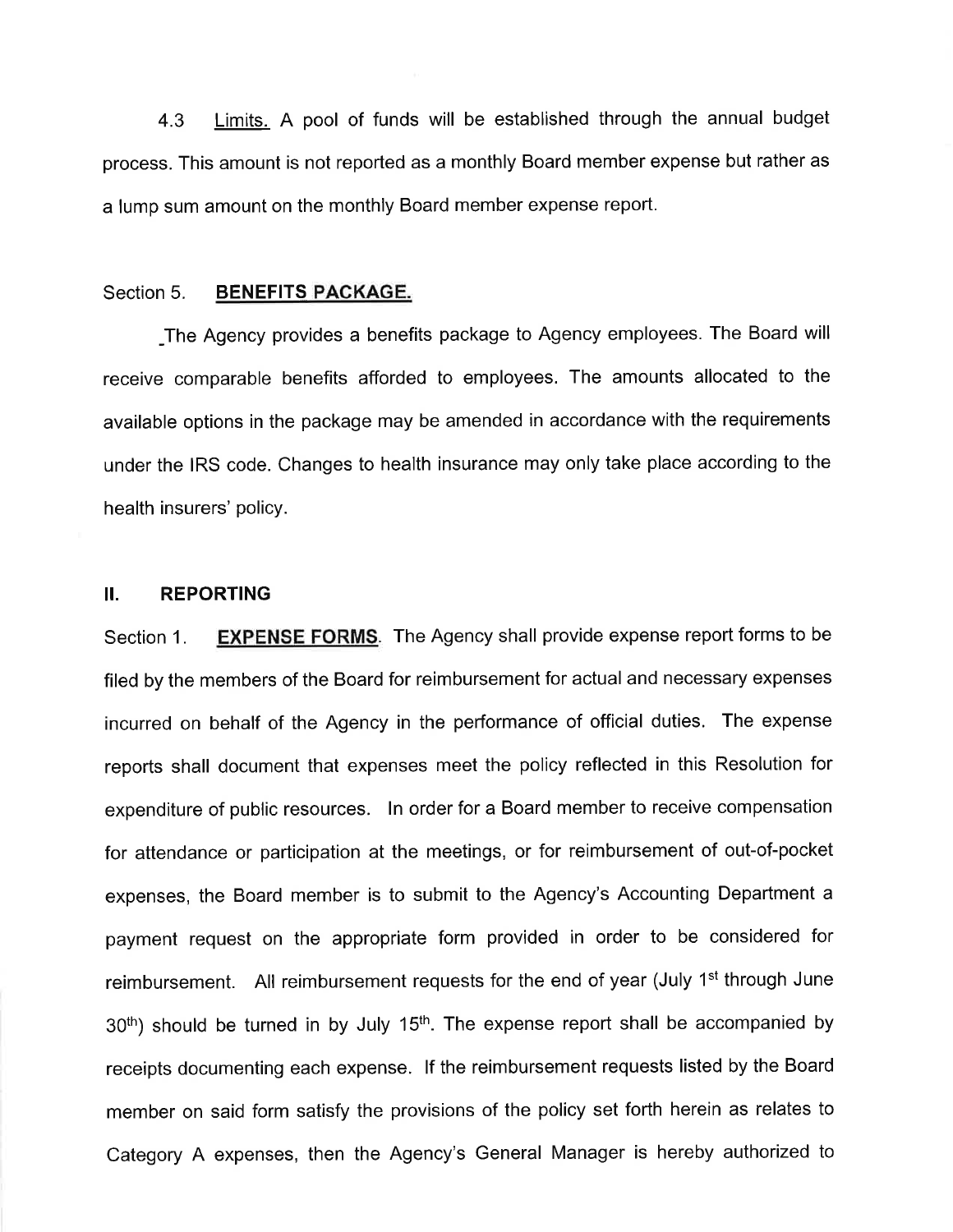approve the reimbursement requests. lf any of the reimbursement requests identified by the Board member on said form for the calendar month fall under Category B of the policy set forth herein, then the Agency's General Manager shall include the reimbursement request on the agenda for the next regular meeting, at which time the Board will consider approval thereof. The Board reserves the right to approve reimbursement of eligible expenses above the budget limit on a case-by-case basis. All documents related to reimbursable Agency expenditures are public records subject to disclosure under the California Public Records Act.

Section 2. **REPORT.** Board members shall provide brief reports on Category B meetings attended at the expense of the Agency at the next regular meeting of the Board. Such reports may be made either orally, or in writing, or by reference to any minutes thereof included in the agenda materials for said Board meeting. The inclusion of the Category B meetings on the consent calendar may also satisfy this requirement.

#### III. ETHICS TRAINING

Section 1. REQUIREMENT. Each local agency official in Agency service must receive training in ethics laws at least once every two years.

1.1. Local Agency Official. As used in Section 1 of this Resolution, the term "local agency official" means all of the following:

(a) All Board members; and

(b) All executive staff of the Agency.

1.2. Ethics Laws. As used in Section 1 of this Resolution, the phrase "ethics laws" includes, but is not limited to, the following: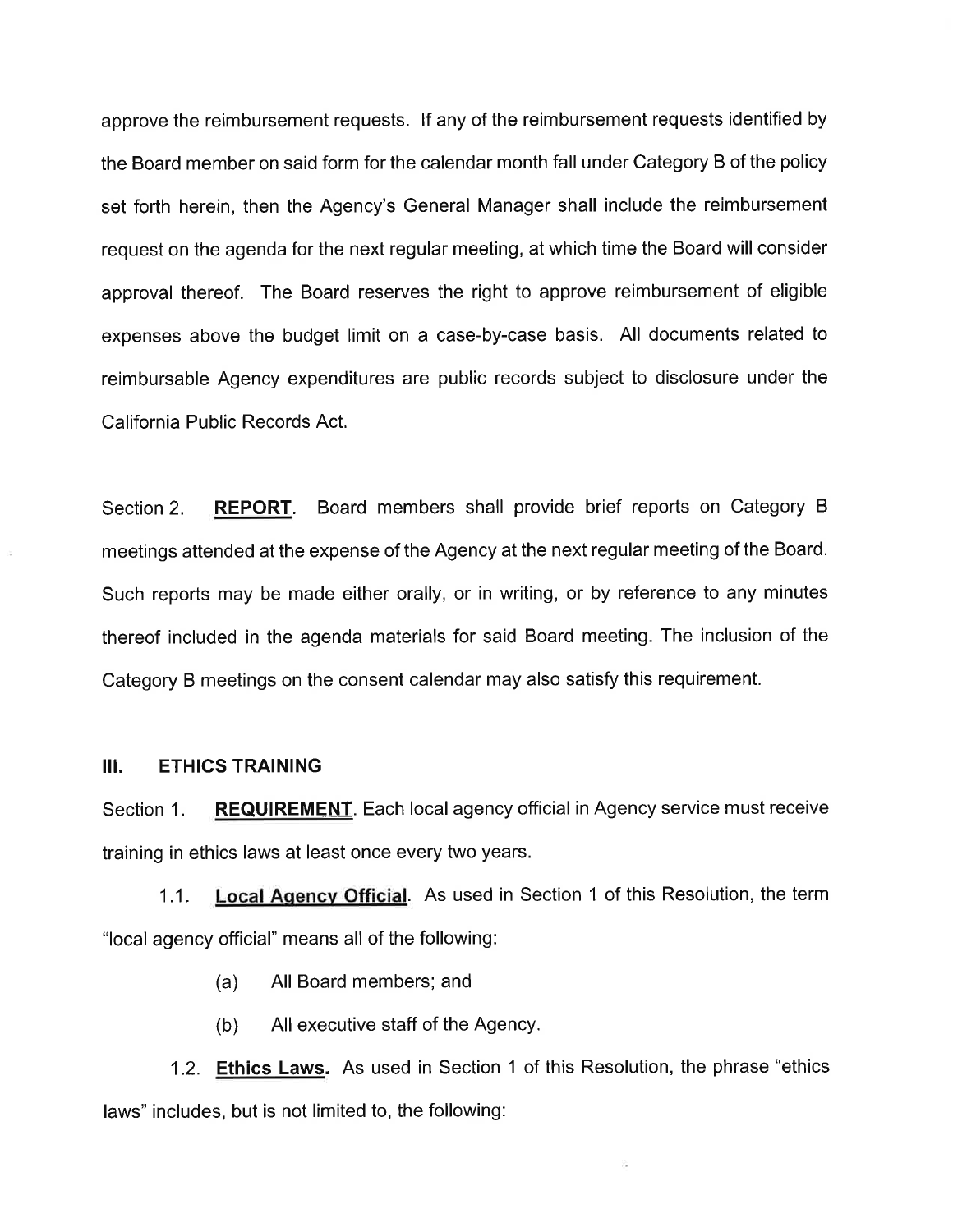(a) Laws relating to personal financial gain by public servants, including, but not limited to, laws prohibiting bribery and conflict of interest laws;

(b) Laws relating to claiming prerequisites of office, including, but not limited to, gift and travel restrictions, prohibitions against the use of public resources for personal or political purposes, prohibitions against gifts of public funds, mass mailing restrictions, and prohibitions against acceptance of free or discounted transportation by transportation companies;

(c) Government transparency laws, including, but not limited to, financial interest disclosure requirements and open government laws; and

(d) Laws relating to fair processes, including, but not limited to, common law bias prohibitions, due process requirements, incompatible offices, competitive bidding requirements for public contracts, and disqualification from participating in decisions affecting family members.

#### 1.3 Agency Responsibilities.

1.3.1. Records. The Agency shall maintain records indicating (a) the dates that local agency officials satisfied the requirements of Section 3 of this Resolution and (b) the entity that provided the training. The Agency shall maintain these records for at least five years after local agency officials receive the training. These records are public records subject to disclosure under the California Public Records Act.

1.3.2. Notice. The Agency is required to provide information on training available to meet the requirements of Section 3 of this Resolution to its local agency officials at least once every two years.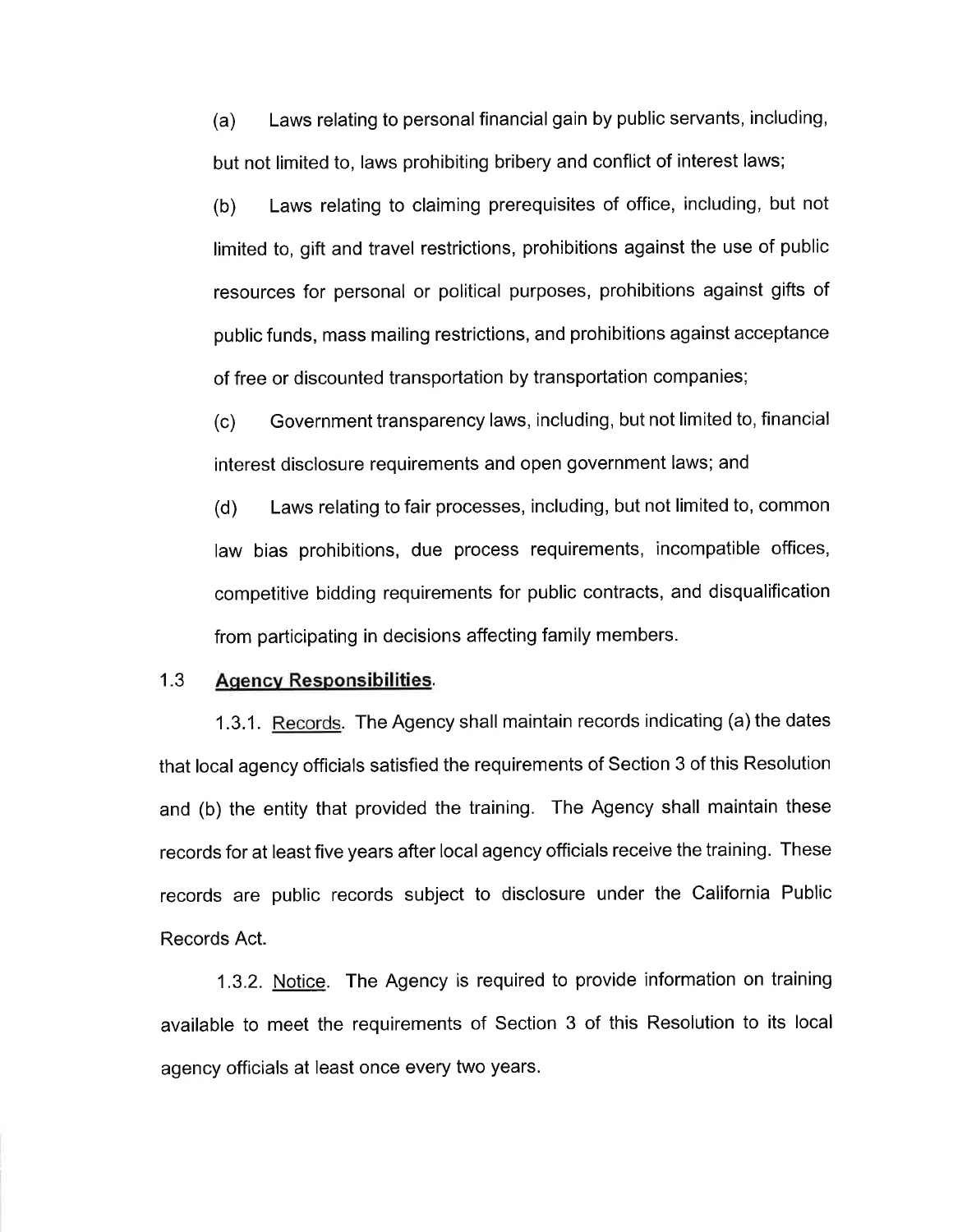#### IV. GENERAL PROVISIONS

Section 1. REVIEW OF RESOLUTION ON ANNUAL BASIS. Each year the Board shall review this Resolution to determine its effectiveness and the necessity for its continued operation. The Agency's General Manager shall report to the Board on the operation of this Resolution, and make any recommendations deemed appropriate, including proposals to amend the Resolution. Upon conclusion of its review, the Board may take any action it deems appropriate concerning this Resolution. Nothing herein shall preclude the Board from taking action on the Resolution at times other than upon conclusion of the annual review.

Section 2. **SEVERABILITY**. If any provision of this Resolution, or the application thereof to any person or circumstances, is held invalid, such invalidity shall not affect other provisions or applications of this Resolution which can be given effect without the invalid provision or application, and to this end the provisions of this Resolution are declared to be severable. Should a conflict occur between this resolution and any other resolution or ordinance of the Board, this resolution shall prevail.

Section 3. **EFFECTIVE DATE.** This Resolution shall become effective immediately upon adoption and shall supersede Resolution No. 1076-19, adopted by the Board on October 24, 2019. Adopted this  $27<sup>th</sup>$  day of May 2021.

AYES: NOES: ABSTAIN ABSENT: Mike Page, Secretary

entura, President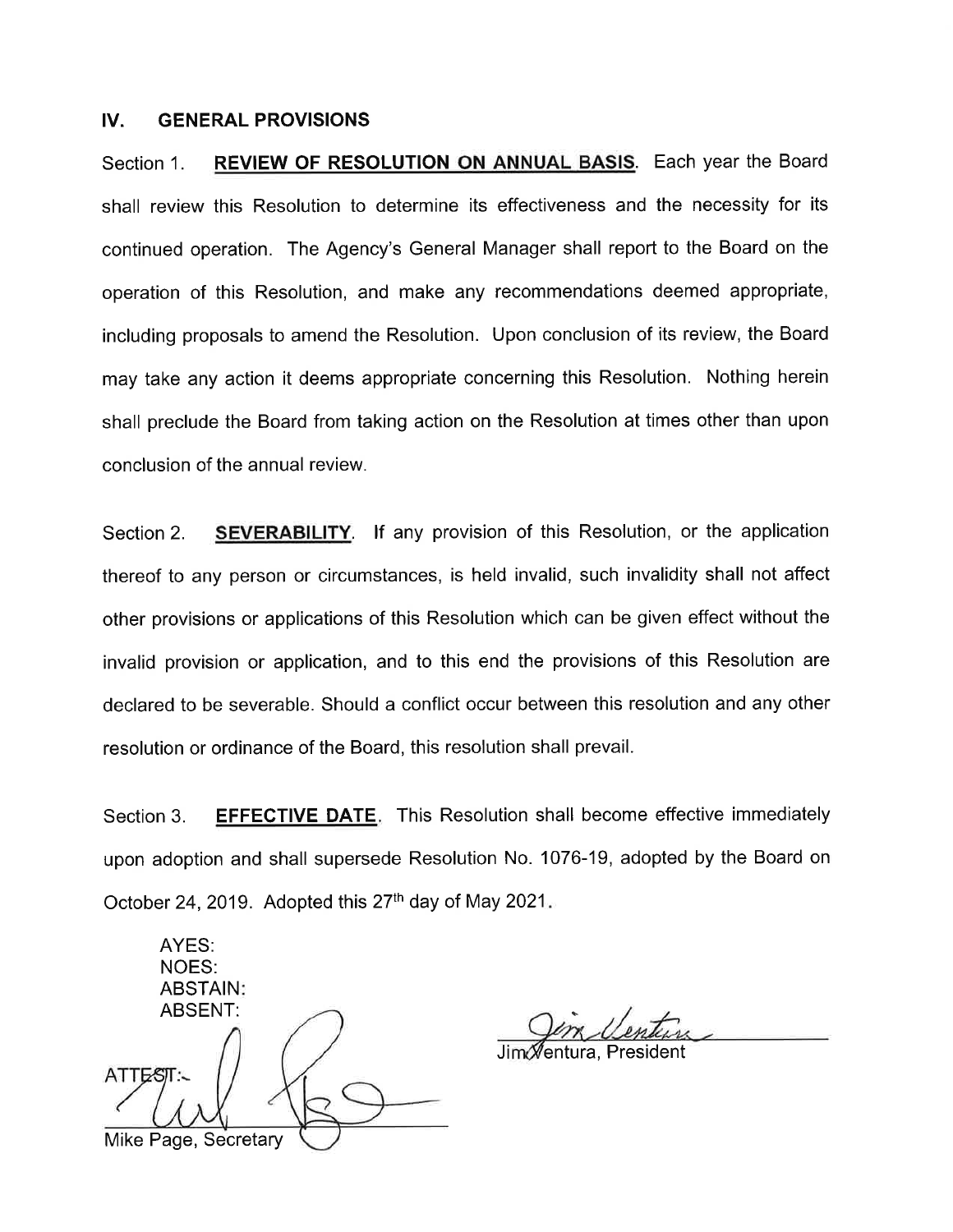# <u>EXHIBIT "1"</u>

# DEFINITION OF MEETINGS

This schedule of meetings defines those meeting that meet the requirement for payment for a day's service. ln addition, meetings on this schedule are also eligible for expense reimbursements, including mileage.

**CATEGORY "A"** - Meetings requiring no pre-approval either in person or via conference call or other electronic means and for which no reporting is required since minute action for these Agency meetings meets the reporting requirement through AB 1234.

- MWA Board of Directors
- Watermaster
- MWA Advisory Committees
- MWA Ad Hoc Committees
- . Morongo Basin Pipeline Commission

CATEGORY "B" - Meetings and/or events attended by Board Members as a nonsitting member of the Committee/Commission that participate either in person or via conference call or other electronic means not requiring Board pre-authorization, but which require reporting through AB 1234 and which will be considered for approval on the Consent Calendar at an upcoming Board of Directors meeting.

- MWA Advisory Committees o
- Morongo Basin Pipeline Commission o
- MWA Technical Advisory Committee a
- Subarea Advisory Committees a
- MWA tours a
- MWA seminars o
- Board meetings for water districts/agencies o
- City Council o
- City of Victorville Water Management Committee meetings a
- Community Service Districts a
- Chamber of Commerce Events a
- Chamber of Commerce Local Government Subcommittee, if on committee a
- Events sponsored by the Mojave Water Agency a
- Meetings with MWA Board members o
- Meetings with MWA General Manager o
- Meetings with other water districts and managers a
- Meetings with city managers o
- Association of San Bernardino County Special Districts a
- Organization meetings, such as Building lndustries Association a
- ACWA and CSDA conferences a
- High Desert Opportunity Business Conference a